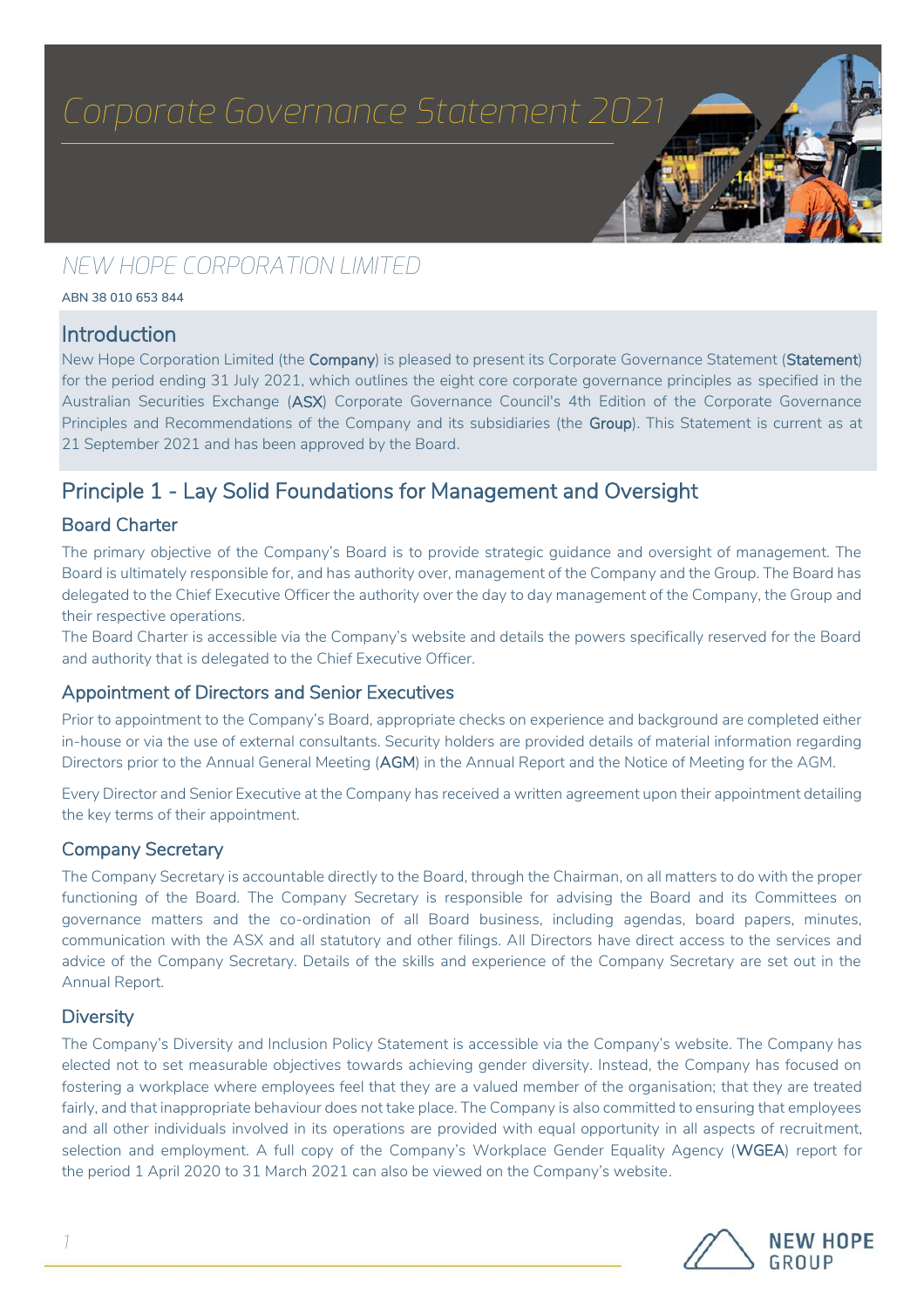#### Board, Committee and Director Evaluations

The efficiency, effectiveness and operations of the Board are continuously subjected to monitoring by the Company Secretary, the Nomination Committee and the Board itself. The performance of non-executive Directors is reviewed by the Nomination Committee members with any unsatisfactory performance referred to the remainder of the Board (this review has been undertaken for the period ended 31 July 2021).

Board members participate in a formal survey to evaluate the efficiency, effectiveness and operations of the Board and the performance of Directors, the Board and its committees when requested by the Nomination Committee.

#### Senior Executive Performance Evaluations

The performance of the Senior Executives for the period ended 31 July 2021 was reviewed by the Health, Safety, Environment and People Committee (HSEPC) in accordance with Key Performance Indicators for Short Term and Long Term Incentives. Detailed disclosures of this process forms part of the Remuneration Report in the Company's Annual Financial Statements.

## Principle 2 - Structure the Board to be Effective and Add Value

#### Nomination Committee

The Nomination Committee consists of three Directors, two of whom are considered independent. The Nomination Committee Chair, Mr T. J. Barlow, is not considered an independent Director, however he brings experience and knowledge to the position and will act in the best interests of the Company. The Nomination Committee Charter is published on the Company's website.

The Nomination Committee members are: Mr T.J Barlow (Chair), Mr I.M Williams and Ms J.E McGill AO. The number of Nomination Committee meetings and attendances can be found in the Company's Annual Financial Statements.

#### Board Skills and Experience

The Board of Directors has approved a Board Skills Matrix which identifies the skills, experience and capabilities required by the Board. The Board Skills Matrix is used for succession planning, professional development and in assessing the Board's effectiveness. The Board Skills Matrix is reviewed annually, and a review has been undertaken by the Nomination Committee. The current structure and membership of the Board is seen as appropriate given the skill set required by the Company.

The following table provides a summary of the Board Skills Matrix covering all Directors as at the date of this Statement:

| Leadership and Governance                           | <b>Technical and Operations</b>                           | <b>Business, Finance and Risk</b>                      |
|-----------------------------------------------------|-----------------------------------------------------------|--------------------------------------------------------|
| <b>Publicly Listed</b><br><b>Company Experience</b> | <b>Resources and Energy</b><br><b>Industry Experience</b> | <b>Legal and Regulatory</b><br>Compliance              |
| Leadership                                          | <b>Human Resources</b>                                    | <b>Finance, Accounting and Audit</b>                   |
| <b>Strategy</b>                                     | <b>Government / Policy</b>                                | <b>Risk Management</b>                                 |
| <b>Corporate Governance</b>                         | Health, Safety and Environment                            | Capital Markets /<br><b>Mergers &amp; Acquisitions</b> |

#### Independent Directors

There are currently two Directors on the Company's Board that are considered independent. These are: Mr I.M. Williams and Ms J.E. McGill AO.

The Company's Board does not consist of a majority of independent Directors. All Directors, whether they are considered independent or not, are expected to bring their independent views and judgement to the Board and act in the best interests of the Company. The Board considers that due to the extensive experience and knowledge that the current Directors have of the Company's business, it would be contrary to shareholders' best interests if any the current Directors were precluded from holding the positions on the grounds of their independence.

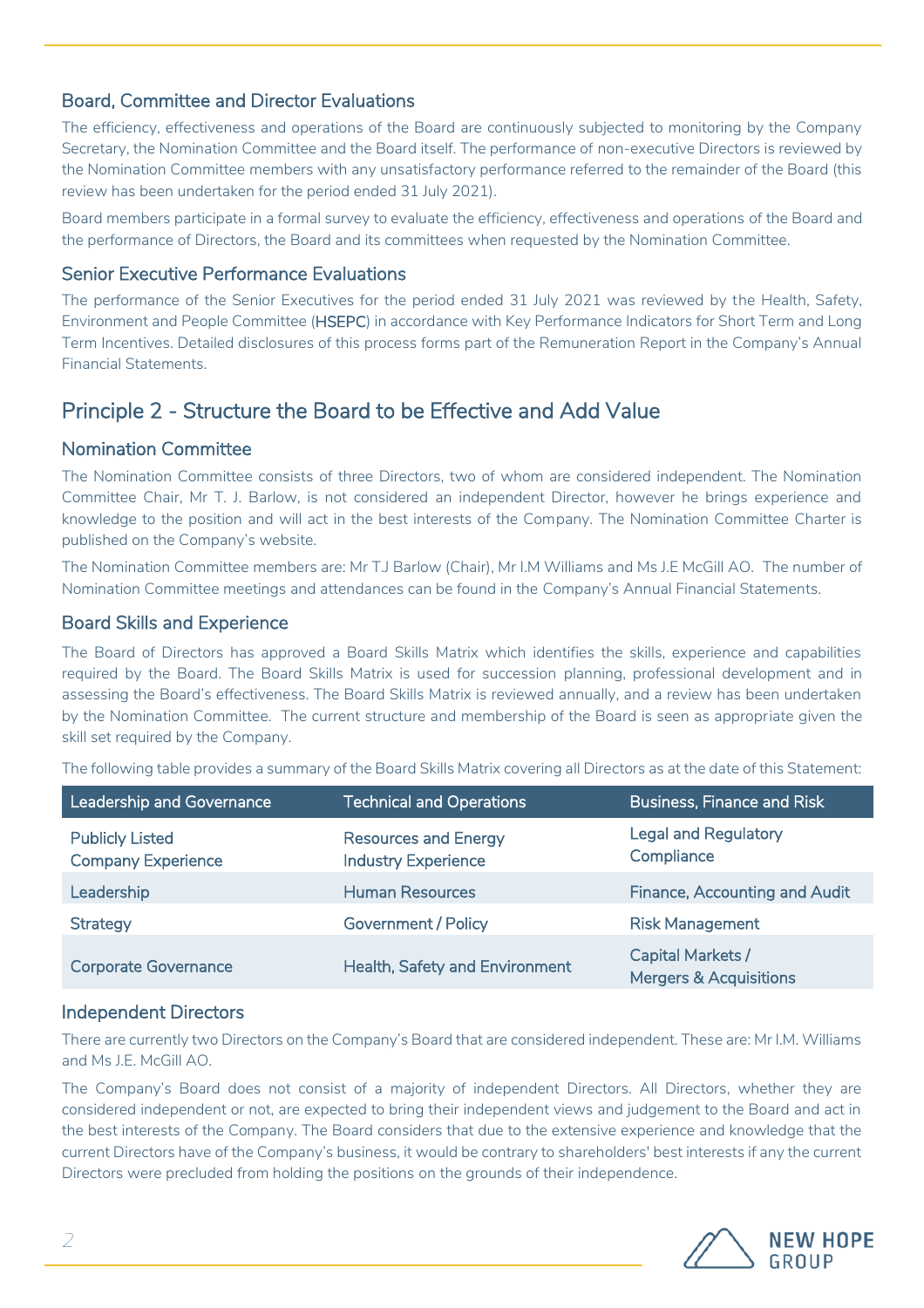The Chairman, Mr R.D. Millner is not considered independent. Given the experience and knowledge Mr Millner brings to the position, the Board believes it is in the best interest of the Company to maintain a non-independent Chairman.

#### Director Induction and Ongoing Training

Induction of new Directors is conducted upon commencement with the Company's Board. The Chief Financial Officer & Company Secretary provides regular updates and briefings to Directors on governance matters, changes in financial reporting requirements and Accounting Standards. The Nomination Committee assesses whether the Directors as a group have the skills, knowledge and experience to deal with new and emerging business and governance issues. Professional development is considered for any gaps identified. It is the responsibility of the Directors on the Company's Board to ensure their skills and knowledge remains appropriate, and that the Company supports them in maintaining those skills.

## Principle 3 - Instil a Culture of Acting Lawfully, Ethically and Responsibly

Our business objectives are supported through our vision (to energise our people, communities and customers) and the following values:

INTEGRITY: We are ethical, honest and trusted to do the right thing.

RESPECT: We listen and treat others as we expect to be treated.

RESPONSIBILITY: We are empowered and accountable for our actions.

WELLBEING: We all seek to prevent harm, promote safety and enhance health.

RESILIENCE: We are adaptable and see opportunity in change.

COLLABORATION: We work together and focus on the best outcome.

All employees receive appropriate training on the values. The Senior Executives reference and reinforce these values in their interactions with staff.

The Company has an established code of conduct dealing with matters of integrity and ethical standards. All Directors, executives and employees are expected to abide by the code of conduct, and to bring to the attention of senior personnel or the Board instances contrary to the code of conduct. Appropriate and proportionate disciplinary action is taken against those who breach it. The Company is committed to the highest standards of conduct and ethical behavior in all of its business activities. The Board has approved a 'Speak Up' Policy (Whistleblower Policy) to encourage the reporting of potential misconduct. The policy applies to all current and former officers, employees, associates and suppliers (including the supplier's employees) which also includes the relatives, dependents and spouses of these people. The Audit and Risk Committee (ARC) and the Board is informed of any material incidents reported under the policy.

The Company has adopted an anti-bribery and corruption policy. The Company has zero tolerance for bribery and corruption and expects the same standard from its personnel, suppliers, contractors, joint venturers and other business partners.

## Principle 4 - Safeguard the Integrity of Corporate Reports

The ARC consists of three Directors, two of whom are considered independent, and is chaired by an independent Director. The ARC charter is published on the Company's website. The members of the ARC are: Mr I.M. Williams (Chair), Mr T.J. Barlow and Ms J.E. McGill AO. The experience of the individual members and the number of ARC meetings, including attendance, can be found in the Company's Annual Financial Statements.

The Boards' process for approving its Financial Statements includes a requirement for the Chief Executive Officer and the Chief Financial Officer to provide a declaration to the Board that:

- The financial records of the Company have been properly maintained;
- The financial statements and notes for the financial year comply with the Accounting Standards and give a true and fair view of the financial position and performance of the Company; and
- Their opinion is formed on the basis of a sound system of risk management and internal control which is operating effectively.

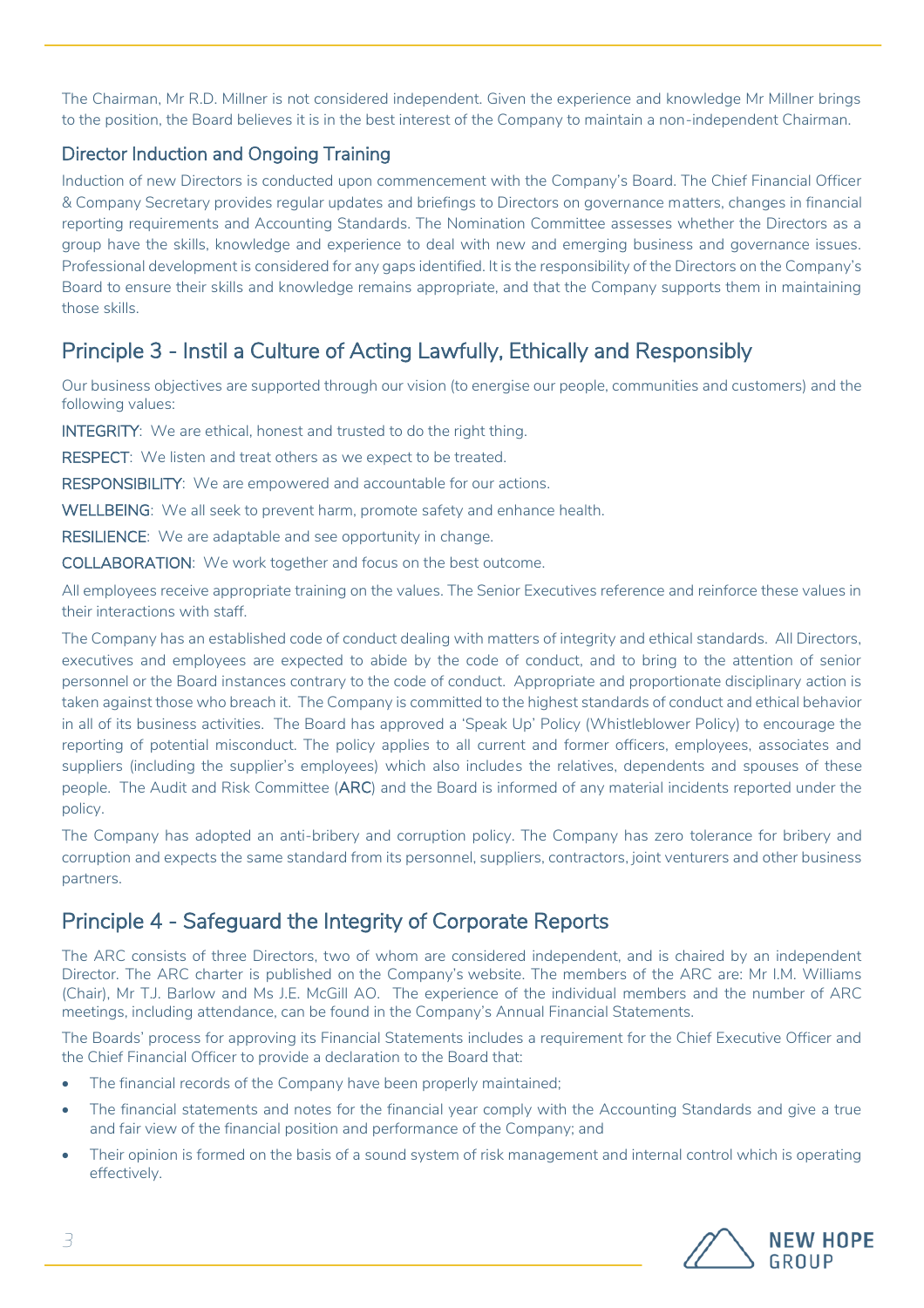The Board is committed to providing clear, concise and effective disclosure to shareholders and other stakeholders in its corporate reports. If the Company's auditor has not been required to review a periodic corporate report, the appropriate Senior Executives conduct an internal verification exercise (with assistance from third party professional services firms where appropriate) to ensure that such reports are materially accurate, balanced and provide investors with appropriate information to make informed investment decisions. Material statements in these documents are verified by the Senior Executives and other senior personnel from the relevant business unit prior to Board approval for release to the market.

## Principle 5 - Make Timely and Balanced Disclosure

The Company has a policy for ensuring continuous disclosure under the ASX Listing Rules.

The Company Secretary provides the Board with copies of all material ASX announcements promptly after they have been disclosed to and released by the ASX.

Presentation materials for any new or substantive investor or analyst presentation is released on the ASX Market Announcements Platform ahead of the presentation, including the full year and half year results presentations to analysts and the Annual General Meeting (AGM) presentation to shareholders.

## Principle 6 - Respect the Rights of Security Holders

Information regarding the Company (including its Directors, Senior Executives and business operations), ASX Announcements and key areas of Corporate Governance can be accessed via the Company's website.

The Company actively engages with investors. Time is allocated for senior executives to be available to ensure communication with investors is appropriate and effective in disseminating the business goals of the Company. The Company seeks to understand any concerns investors may have and to ensure these are fed back to the appropriate area within the business.

The AGM is the key meeting with security holders each year, and time is specifically set aside to answer any questions security holders may have of the Company and the Group. An opportunity is also given to provide questions or comments ahead of the AGM. Senior Executives attend the AGM to allow one on one discussion with security holders, within the boundaries of the Company's Continuous Disclosure obligations. The External Auditor for the Company is required to attend the AGM and be available to answer questions as part of their engagement with Company.

The Board has resolved that all substantive resolutions at a meeting of security holders will be decided by a poll rather than by a show of hands.

The Company and its security registry encourage the use of electronic communications. Any shareholder enquiries can be sent to: **[cosec@newhopegroup.com.au](mailto:cosec@newhopegroup.com.au)** or to the Company's share registry, Computershare through the Investor Centre.

## Principle 7 - Recognise and Manage Risk

The ARC oversees the risk management for the Company and Group. The ARC historically has undertaken reviews of the risk management framework annually or more often as circumstances dictate. The review of the risk management framework has been completed this year.

A function of the HSEPC is to focus on the health, safety, environmental and people related risks within the business. This assists to ensure that legislative compliance and governance activities inherently address the current and emerging risks within the business.

The Company has an established Internal Audit function that reports directly to the ARC Chair. The Internal Audit function determines key areas of risk within the Company's operations and reviews controls and the effectiveness of these controls. Areas of focus are determined in conjunction with the ARC, and where relevant the HSEPC, and any findings shared with our external auditor.

The Company has exposure to a number of environmental and social risks that have been identified through the Company's risk management processes. The Company publishes an annual Sustainability Report which includes information about how the Company manages environmental and social risks.